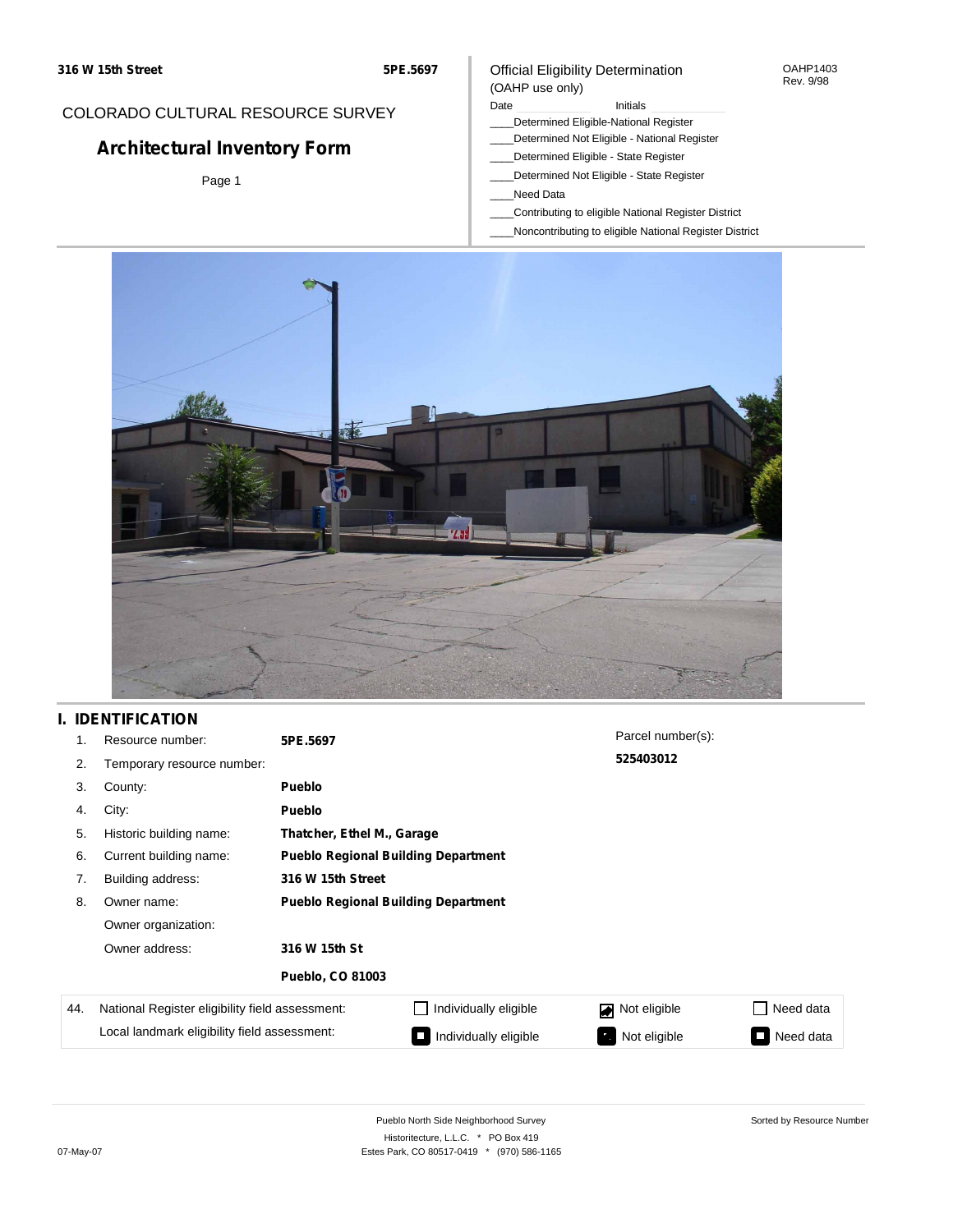Sorted by Resource Number

## **Architectural Inventory Form**

Page 2

## **II. GEOGRAPHIC INFORMATION**

| 9. | P.M.                    |    | 6th |              | Township:               |       | <b>20S</b>                       |       |           | Range:            | 65W |                                                                                                                                                            |  |
|----|-------------------------|----|-----|--------------|-------------------------|-------|----------------------------------|-------|-----------|-------------------|-----|------------------------------------------------------------------------------------------------------------------------------------------------------------|--|
|    |                         | SE | 1/4 | of <b>SW</b> | 1/4                     | of SE | 1/4                              | of NE | 1/4       | of Section        |     | 25                                                                                                                                                         |  |
|    | 10. UTM reference zone: |    |     | 13           |                         |       |                                  |       |           |                   |     |                                                                                                                                                            |  |
|    | Easting:                |    |     |              | 534070                  |       |                                  |       | Northing: |                   |     | 4236828                                                                                                                                                    |  |
|    | 11. USGS quad name:     |    |     |              | <b>Northeast Pueblo</b> |       |                                  |       | Scale:    |                   |     | 7.5                                                                                                                                                        |  |
|    | Year:                   |    |     |              | 1974)                   |       | 1961 (Photorevised 1970 and      |       |           |                   |     |                                                                                                                                                            |  |
|    | 12. $Lot(s)$ :          |    |     |              |                         |       |                                  |       |           |                   |     | Lots 4 to 7 inclusive; Block 21 of Henry C. Brown's Addition. Also west 13<br>feet of Lot 2 and all of Lots 3, 4, 13, and 14; Block 23 of County Addition. |  |
|    | Addition:               |    |     |              |                         |       | <b>Henry C. Brown's Addition</b> |       |           | Year of addition: |     | 1889                                                                                                                                                       |  |

13. Boundary description and justification:

□

The boundary, as described above, contains but does not exceed the land historically associated with this property.

Metes and bounds exist:

## **III. ARCHITECTURAL DESCRIPTION**

| 14. | Building plan (footprint, shape):<br>Other building plan descriptions: | L-Shaped Plan                 |                       |
|-----|------------------------------------------------------------------------|-------------------------------|-----------------------|
| 15. | Dimensions in feet (length x width):                                   | 7,350 square feet             |                       |
| 16. | Number of stories:                                                     | 1                             |                       |
| 17. | Primary external wall material(s):                                     | <b>Stucco</b>                 | Other wall materials: |
|     |                                                                        |                               |                       |
| 18. | Roof configuration:                                                    | <b>Shed Roof</b>              |                       |
|     | Other roof configurations:                                             |                               |                       |
| 19. | Primary external roof material:                                        | <b>Asphalt Roof</b>           |                       |
|     | Other roof materials:                                                  |                               |                       |
| 20. | Special features:                                                      | <b>Garage/Attached Garage</b> |                       |
|     |                                                                        | Chimney                       |                       |

21. General architectural description:

Oriented to the north, this L-shaped building rests on a concrete foundation. Tan stucco clads the exterior walls. A false halftimbered bulkhead protrudes over the western half of the front (north) façade. Windows vary from 1-over-1-light, double-hung sash to 1-beside-1-light, sliding sash, to 1-light fixed-frame. All have tinted glazing and brown, aluminum frames. The principal doorway opens in the west side of the asymmetrical façade. It hosts a plate-glass door with a brown, metal frame. Brownpainted steel slab doors open in the east and west ends of a shed-roofed structure spanning the north elevation of the east wing. A ramp approaches the west door and a concrete stoop leads to the eastern door. A single-light, brown-painted slab door and 3 windows open in 3 former garage bays dominating the western half of the rear (south) elevation. Sheltering these windows and door are green canvas awnings. On the east side of the same elevation is a loading dock. It hosts a 9-panel, 3light, steel, overhead-retractable garage door, painted white. Asphalt covers the shed roof, largely obscured behind a parapet. A **chimney protrudes near the center of the building.**

22. Architectural style:

**No Style**

| Other architectural styles: |  |
|-----------------------------|--|
| Building type:              |  |

Pueblo North Side Neighborhood Survey Historitecture, L.L.C. \* PO Box 419 07-May-07 **Estes Park, CO 80517-0419** \* (970) 586-1165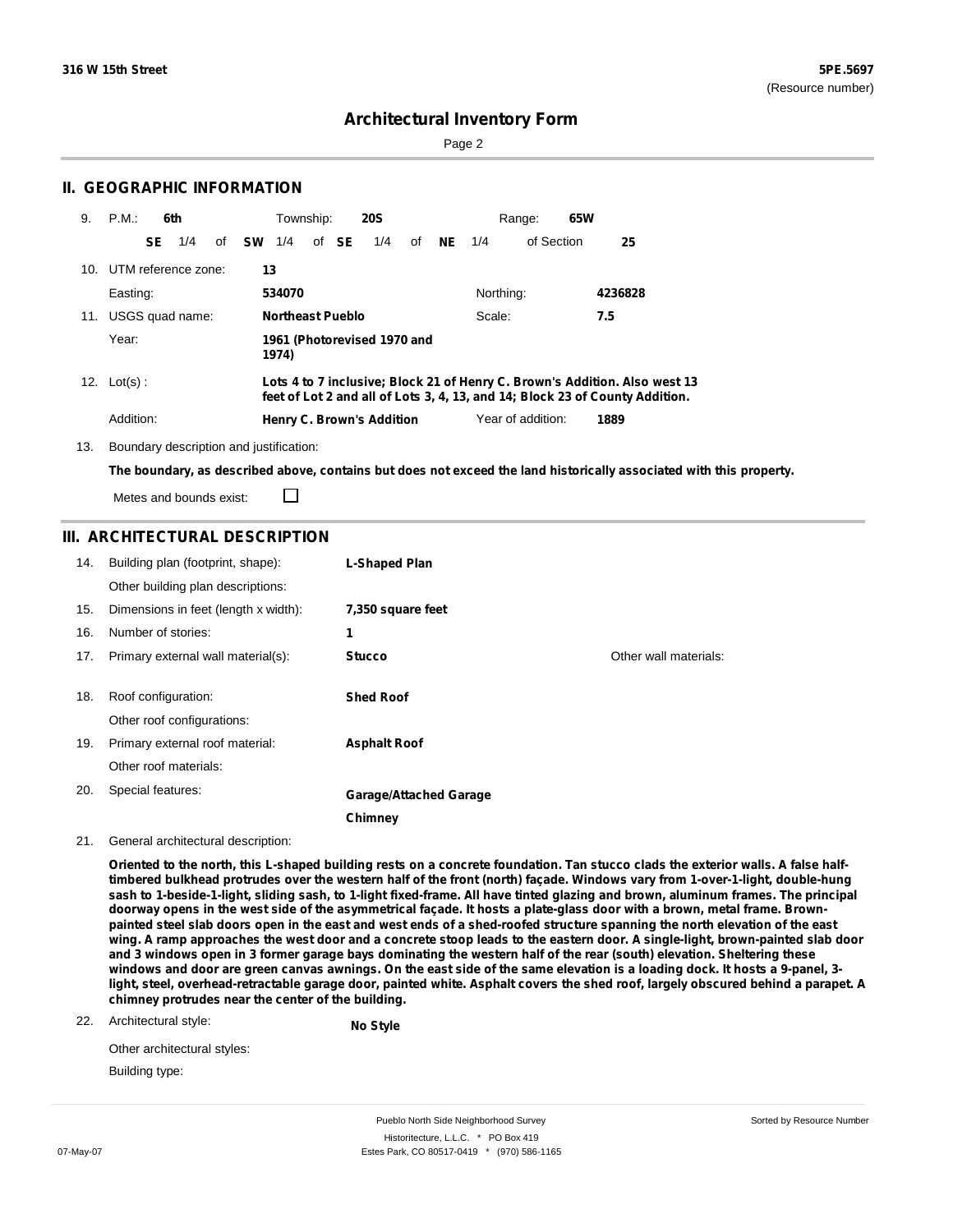Page 3

23. Landscape or special setting features:

This property is located on terrain sloping downward from north to south, with an elevation of around 4,700 feet above mean sea level. The neighborhood features modest, one- and two-story houses and commercial buildings, with some residential and medical-related buildings towering many stories above the rest of the landscape. Setbacks from West 15th Street are generally the same on this block. This property is situated on the south side of West 15th Street, between 1445 Court Street to the east and 322 West 15th Street to the west. Grass covers the strip separating the sidewalk from the street. Macadam parking lots **flank the east and south sides of the building.**

24. Associated buildings, features or objects: **No associated buildings identified.**

#### **IV. ARCHITECTURAL HISTORY**

| 25. | Date of Construction:  | Estimate:                        | Actual: | 1940                                                                                          |
|-----|------------------------|----------------------------------|---------|-----------------------------------------------------------------------------------------------|
|     | Source of Information: |                                  |         | Pueblo County Office of Tax Assessor. Property information card [internet].                   |
| 26. | Architect:             | unknown                          |         |                                                                                               |
|     | Source of information: |                                  |         |                                                                                               |
| 27. | Builder:               | unknown                          |         |                                                                                               |
|     | Source of information: |                                  |         |                                                                                               |
| 28. | Original Owner:        | <b>Ethel M. Thatcher</b>         |         |                                                                                               |
|     | Source of information: | Co. consulted 1886 through 2003. |         | Pueblo City Directory. Pueblo, Co.; Salt Lake City; Kansas City, Mo.; and others: R.L. Polk & |

29. Construction history:

According to Pueblo County Tax Assessor records, this building was constructed in 1940. An analysis of the style, materials, and historical records corroborates this date. The building appears to have remained intact through 1952. It later gained a large addition to the east elevation. Most modifications appear to date to after the Pueblo Regional Planning Department purchased **the property in 1994, including the stucco wall cladding and replaced windows and doors.**

30. Location: **original** Date of move(s):

## **V. HISTORICAL ASSOCIATIONS**

| 31. Original use(s):     | Garage                     |
|--------------------------|----------------------------|
| 32. Intermediate use(s): | Warehouse                  |
| 33. Current use(s):      | <b>Government Office</b>   |
| 34. Site type(s):        | Garage, Warehouse, Offices |

35. Historical background:

This building, constructed in 1940, was originally a private garage for Ethel M. Thatcher, widow of John Henry Thatcher (son of Pueblo financier and Rosemount Mansion owner John Thatcher). She resided around the corner, at 1402 North Grand Avenue. The garage also served as a residence for the Thatcher family gardener, George A. Buckley, an Irish immigrant. Buckley died in **April 1952.**

Around 1955, the San Isabel Electric Association purchased the garage. Alva B. Adams, Jr., acquired the property in 1988. He was the son of U.S. Senator Alva B. Adams, Sr., and grandson of Pueblo pioneer and Colorado Governor Alva Adams. He sold **the building and lots to the Pueblo Regional Planning Department, the current owner, in 1994.**

Sources of information: 36.

**Pueblo County Office of Tax Assessor. Property information card [internet].**

**Pueblo City Directory. Pueblo, Co.; Salt Lake City; Kansas City, Mo.; and others: R.L. Polk & Co, consulted 1886 through 2003.**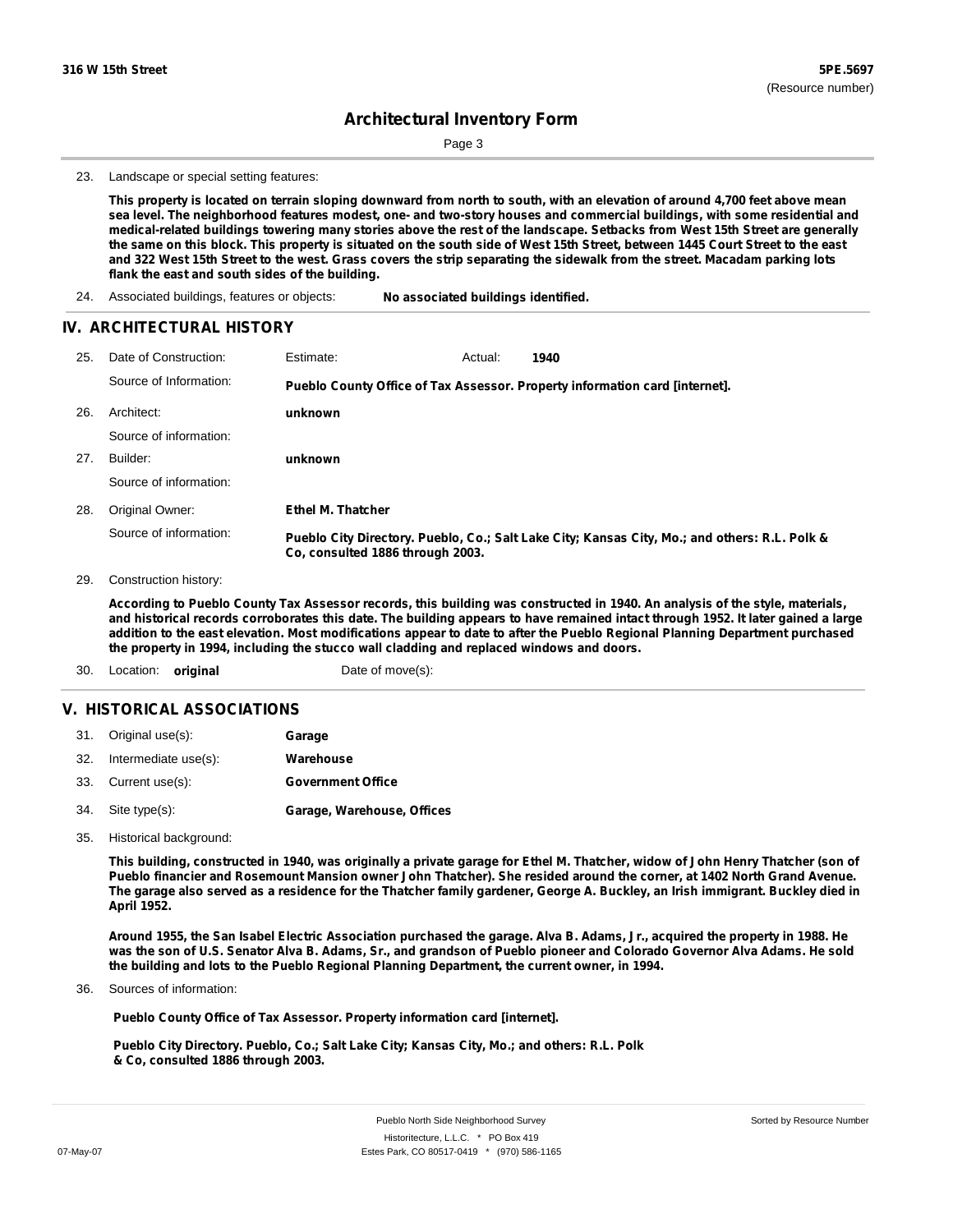Page 4

**Sanborn Fire Insurance Maps (for Pueblo, Colorado). New York: Sanborn Map and Publishing Co., 1883, 1886, 1889, 1893, 1904-05, 1904-51, and 1904-52.**

**"Buckley (George)" [obituary]. Pueblo Chieftain, 4 April 1952, p. 7.**

**Dodds, Joanne West. The Thatchers: Hard Work Won The West. Pueblo, Colo.: My Friend, The Printer, 2001.**

**"Alva B. Adams, Jr." In Hafen, L.R. Colorado and Its People, vol. III. New York: Lewis Historical Publishing Co., 1948, p. 5.**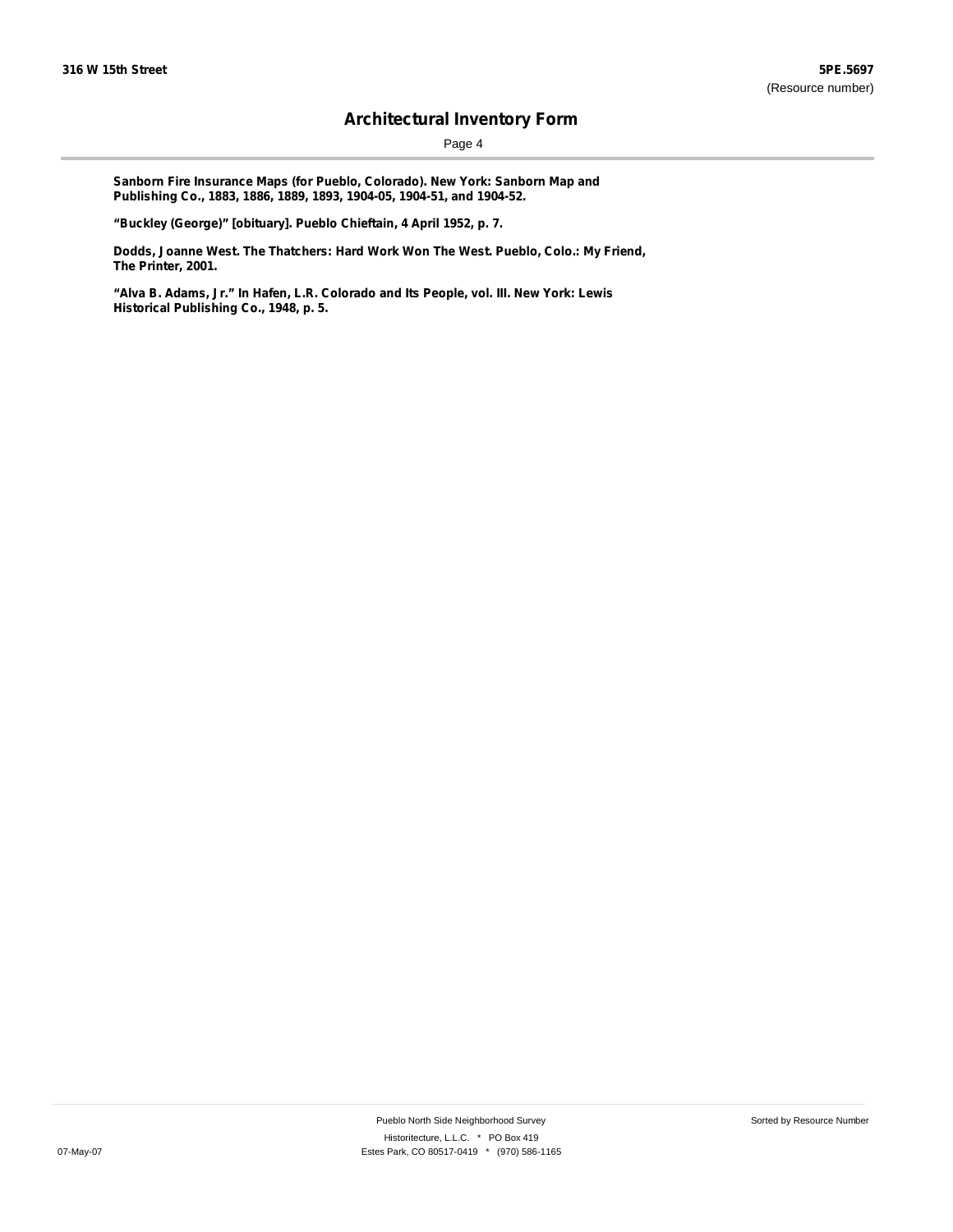Sorted by Resource Number

# **Architectural Inventory Form**

Page 5

|     | <b>VI. SIGNIFICANCE</b>                                                                                                                                                           |
|-----|-----------------------------------------------------------------------------------------------------------------------------------------------------------------------------------|
| 37. | Local landmark designation:<br>Yes $\Box$<br>No.<br>$\mathbf{F}_{\mathbf{r}}$                                                                                                     |
|     | Designation authority:                                                                                                                                                            |
|     | Date of designation:                                                                                                                                                              |
| 38. | Applicable National Register criteria:                                                                                                                                            |
|     | A. Associated with events that have made a significant contribution to the broad pattern of our history.                                                                          |
|     | B. Associated with the lives of persons significant in our past.<br>$\blacksquare$                                                                                                |
|     | C. Embodies the distinctive characteristics of a type, period, or method of construction, or represents the work<br>П                                                             |
|     | of a master, or that possess high artistic values, or represents a significant and distinguished entity whose<br>components may lack individual distinction.                      |
|     | D. Has yielded, or may be likely to yield, information important in history or prehistory.                                                                                        |
|     | Qualifies under Criteria Considerations A through G (see manual).<br>$\sim$                                                                                                       |
|     | Does not meet any of the above National Register criteria.<br>₩                                                                                                                   |
|     | <b>Pueblo Standards for Designation:</b>                                                                                                                                          |
|     | 1a. History                                                                                                                                                                       |
|     | $\overline{\mathbf{r}}_1$<br>Have direct association with the historical development of the city, state, or nation; or                                                            |
|     | <u>1b. History</u>                                                                                                                                                                |
|     | Be the site of a significant historic event; or<br>$\mathcal{L}_{\mathcal{A}}$                                                                                                    |
|     | 1c. History                                                                                                                                                                       |
|     | Have direct and substantial association with a person or group of persons who had influence on society.<br>$\overline{\phantom{a}}$                                               |
|     | 2a. Architecture<br>Embody distinguishing characteristics of an architectural style or type; or                                                                                   |
|     | $\Box$                                                                                                                                                                            |
|     | 2b. Architecture<br>Be a significant example of the work of a recognized architect or master builder, or<br>$\Box$                                                                |
|     | 2c. Architecture                                                                                                                                                                  |
|     | Contain elements of architectural design, engineering, materials, craftsmanship, or artistic merit which represent a<br>$\Box$<br>significant or influential innovation;          |
|     | 2d. Architecture                                                                                                                                                                  |
|     | Portray the environment of a group of people or physical development of an area of the city in an era of history<br>$\Box$<br>characterized by a distinctive architectural style. |
|     | 3a. Geography                                                                                                                                                                     |
|     | Have a prominent location or be an established, familiar, and orienting visual feature of the contemporary city, or                                                               |
|     | 3b. Geography                                                                                                                                                                     |
|     | Promote understanding and appreciation of Pueblo's environment by means of distinctive physical characteristics<br>or rarity; or                                                  |
|     | 3c. Geography                                                                                                                                                                     |
|     | Make a special contribution to Pueblo's distinctive character.<br>$\overline{\phantom{a}}$                                                                                        |
|     | <b>Not Applicable</b><br>Does not meet any of the above Pueblo landmark criteria.                                                                                                 |
|     | $\overline{\phantom{a}}$                                                                                                                                                          |
| 39. | Area(s) of Significance:<br><b>Not Applicable</b>                                                                                                                                 |
| 40. | Period of Significance:<br>n/a                                                                                                                                                    |
| 41. | Level of significance:<br>National:<br>State<br>Local<br>$\Box$<br>$\sim$                                                                                                         |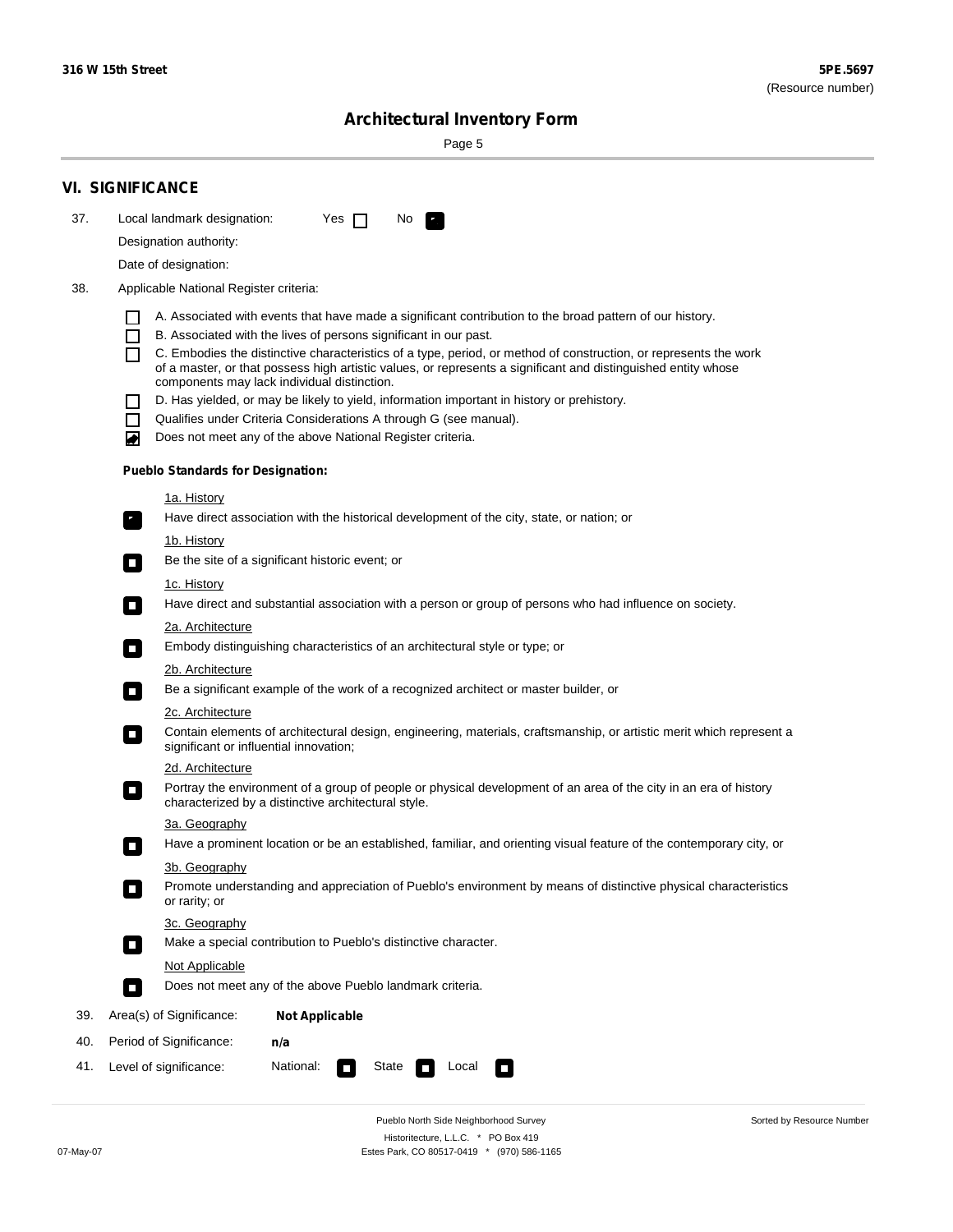Page 6

#### 42. Statement of significance:

This property is historically significant under Pueblo Local Landmark criterion 1A for its association with the development of Pueblo's North Side Neighborhood, particularly the evolution of automobile-related facilities. In this case, the facilities were related to one of Pueblo's most prominent and wealthy families, the Thatchers, who were largely responsible for the development of the North Side neighborhood. However, the level of historical significance, combined with physical integrity, is not to the extent that this property would qualify for individual listing in the National Register of Historic Places, the Colorado State Register of Historic Properties, or as a City of Pueblo Landmark. Because of the property's low physical **integrity it should not be considered a contributing resource within any potential historic district.**

43. Assessment of historic physical integrity related to significance:

Constructed in 1940, this garage/warehouse buildings exhibits a low level of physical integrity relative to the seven aspects of integrity as defined by the National Park Service and the Colorado Historical Society: location, setting, design, materials, workmanship, feeling, and association. A large addition, replaced windows and doors, and stucco wall cladding were all modifications made after the period of significance and resulted in the loss of all character-defining features and the original form. This property does not retain sufficient physical integrity to convey its architectural and historical significance.

### **VII. NATIONAL REGISTER ELIGIBILITY ASSESSMENT**

44. National Register eligibility field assessment: Local landmark eligibility field assessment:

**Individually eligible Not eligible** Not eligible **Need data Individually eligible Not eligible Not eligible Need data** 

No<sub>D</sub>

 $No$  N/A

N/A IT

No

45. Is there National Register district potential? Yes

**Pueblo's North Side Neighborhood represents the evolution of the city's professional middle and upper classes. Its diversity of architectural styles and forms directly represents the city's changing economic and cultural climates. As well, the neighborhood is distinctive because it appears to have evolved independently of the area's dominant industry, steel manufacturing.** Discuss:

 $\blacksquare$ 

Yes Yes

If there is National Register district potential, is this building contributing:



### **VIII. RECORDING INFORMATION**

| 47. | Photograph numbers): | <b>CD-ROM Photo Disc: North Side Photos</b><br>File Name(s): 15thstw316                                                       |
|-----|----------------------|-------------------------------------------------------------------------------------------------------------------------------|
|     | Negatives filed at:  | <b>Special Collections</b><br><b>Robert Hoag Rawlings Public Library</b><br>100 East Abriendo Avenue<br>Pueblo, CO 81004-4290 |
| 48. | Report title:        | <b>Pueblo North Side Neighborhood Survey</b>                                                                                  |
| 49. | $Date(s)$ :          | 07/18/05                                                                                                                      |
| 50. | Recorder(s):         | <b>Adam Thomas</b>                                                                                                            |
| 51. | Organization:        | Historitecture, L.L.C.                                                                                                        |
| 52. | Address:             | <b>PO Box 419</b>                                                                                                             |
|     |                      | Estes Park, CO 80517-0419                                                                                                     |
| 53. | Phone number(s):     | (970) 586-1165                                                                                                                |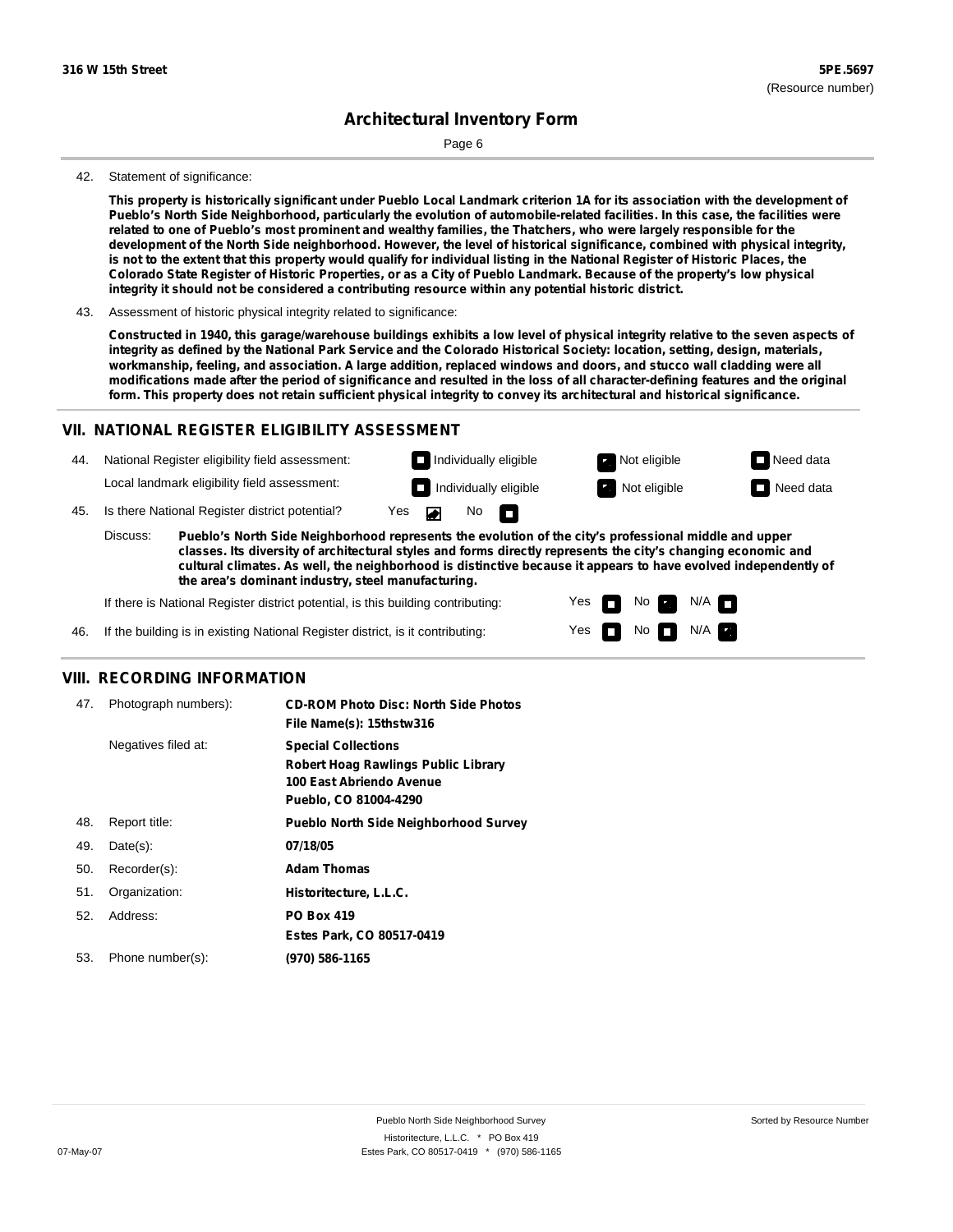

Page 7